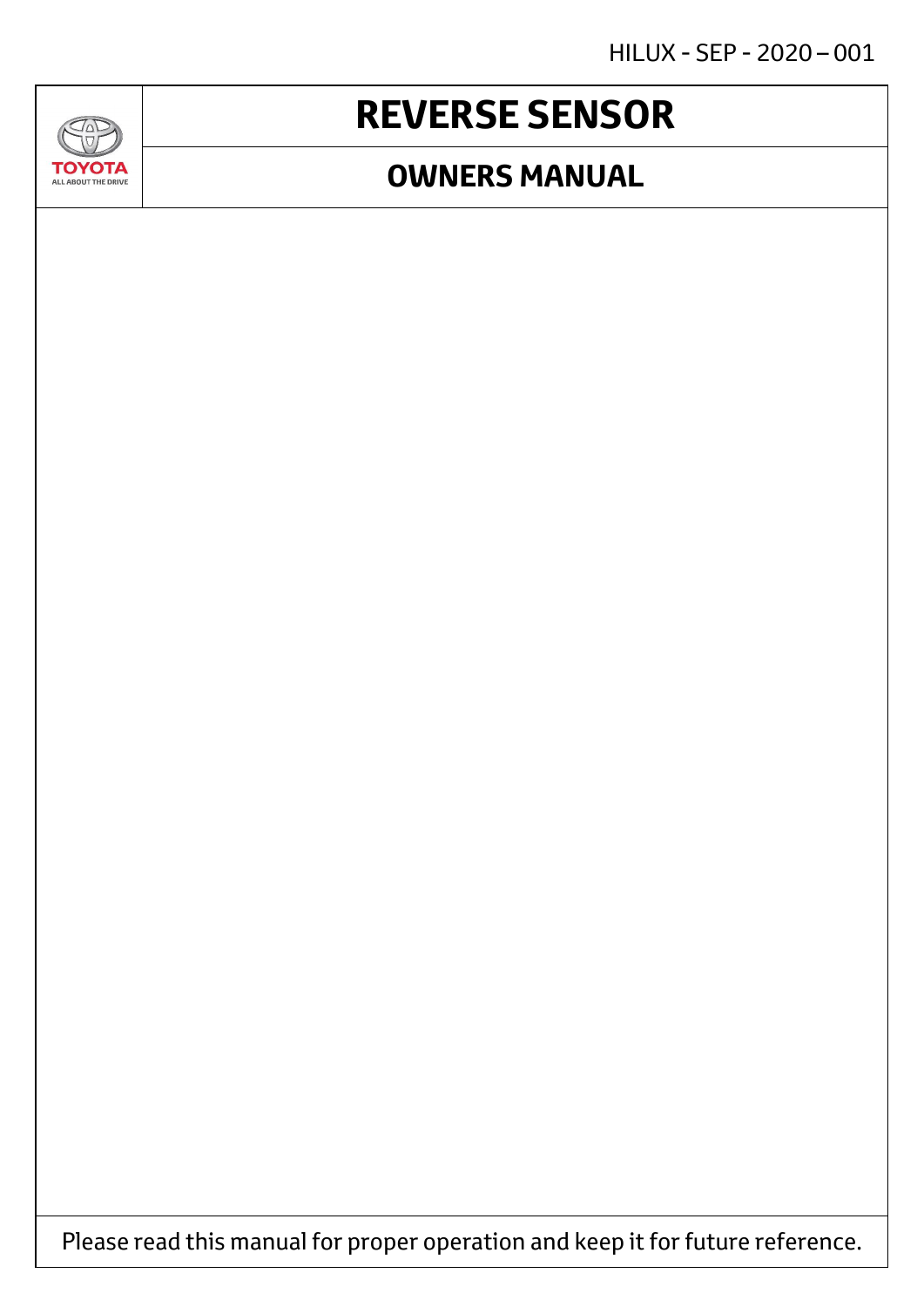

# **TABLE OF CONTENTS**

## **REVERSE SENSOR (HILUX)**

| <b>Section</b> | <b>Title</b>                      | Page    |
|----------------|-----------------------------------|---------|
| 1.0            | <b>Introduction</b>               | 1       |
| 1.1            | <b>Operating Instructions</b>     |         |
| 2.0            | <b>User Instructions</b>          | $2 - 3$ |
| 2.1            | <b>System Operating Condition</b> |         |
| 2.2            | <b>Detection Zone</b>             |         |
| 2.3            | <b>General Recommendations</b>    |         |
|                |                                   |         |
| 3.0            | <b>Warranty Conditions</b>        | 4       |
| 3.1            | Warranty                          |         |
| 3.2            | <b>Customer Care</b>              |         |

Please read this manual for proper operation and keep it for future reference.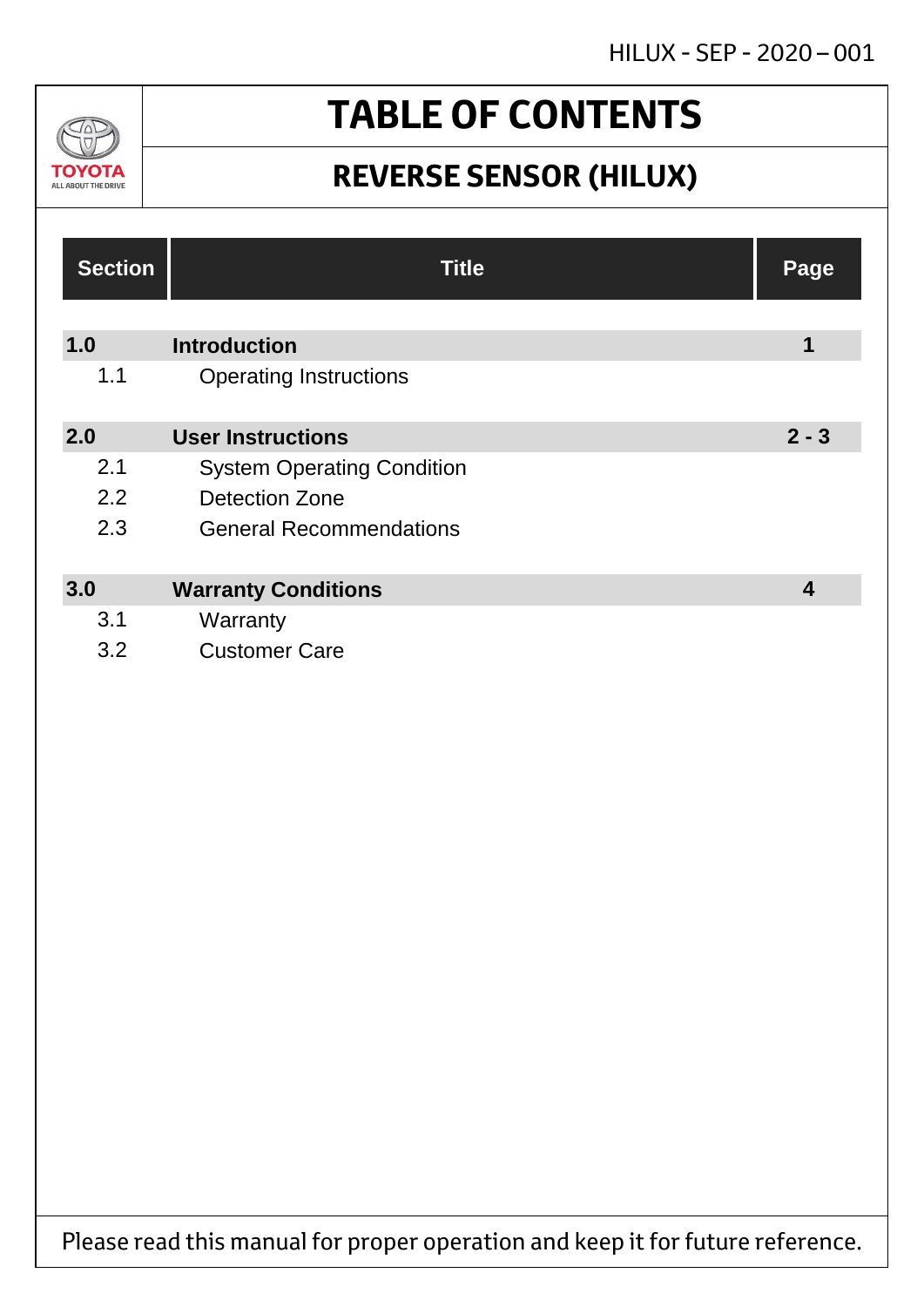# **SECTION 1.0**

## **Introductions**

#### **Operating Instructions 1.1**

- This Toyota Hilux is equipped with a system that facilitates parking manoeuvers in reverse by detecting any obstacles that could damage the car.
- This system is equipped with an audible warning device which produce high pitch for rear detection.
- Any obstacle detected is indicated by an intermittent beep signal, which increases in frequency until it becomes a continuous beep as the vehicle moves near to the obstacle itself.

## **NOTE**

The system works when the engine switch is in the "ON" position and the transmission is in the "R" position.

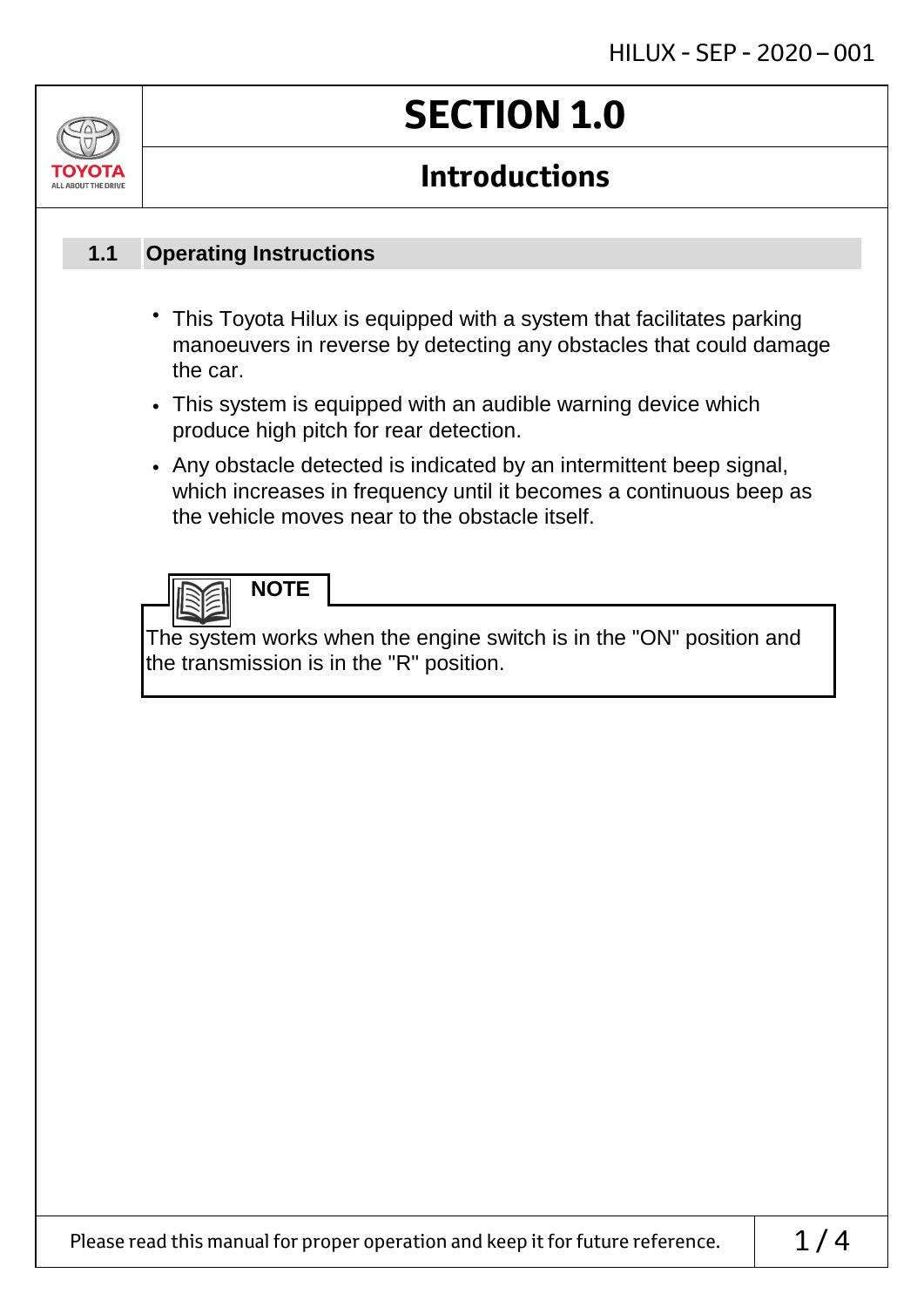# **SECTION 2.0**

## **User Instructions**

#### **System Operating Condition 2.1**

|  | IG         | <b>GEAR</b><br><b>POSITION</b> | <b>REAR SENSOR</b> |                   |
|--|------------|--------------------------------|--------------------|-------------------|
|  |            |                                | <b>Rear Left</b>   | <b>Rear Right</b> |
|  | <b>ON</b>  | Reverse (R)                    | <b>ON</b>          | ON                |
|  |            | Except Reverse<br>(R)          | <b>OFF</b>         | <b>OFF</b>        |
|  | <b>OFF</b> | All Mode                       | <b>OFF</b>         | <b>OFF</b>        |

#### **Detection Zone 2.2**

•

70,

ΤΟΥΟΤΑ ALL ABOUT THE DRIVE



Please read this manual for proper operation and keep it for future reference.  $\begin{array}{|c|c|}\n\hline\n2 & 4\n\end{array}$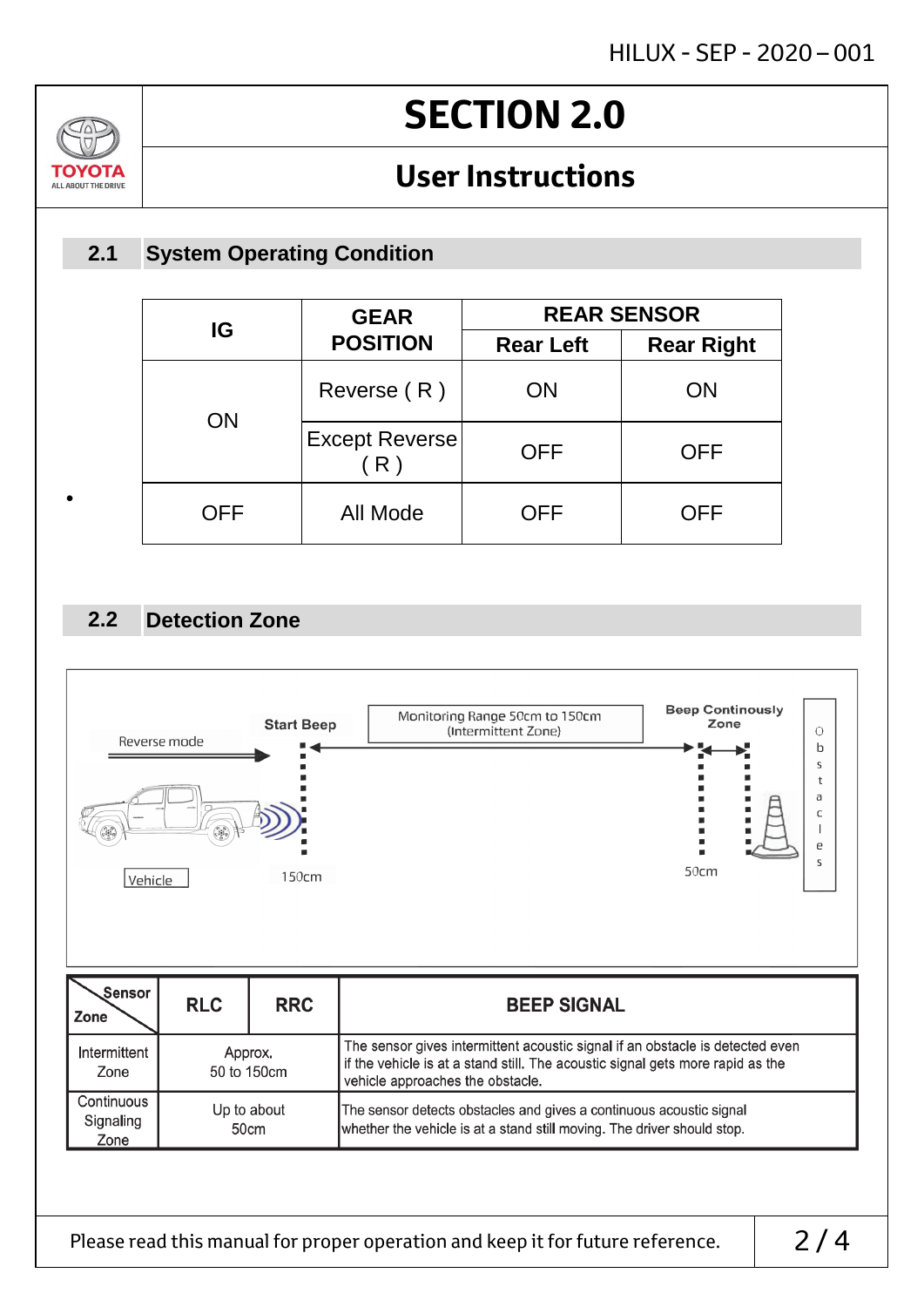# ALL AROUT THE DRIV

# **SECTION 2.0**

## **User Instructions**

#### **General Recommendation 2.3**

- This device is an parking aid but the driver must ultimately be responsible for evaluating obstacles.
- The driver shall use this device to avoid and prevent damage to persons or property.
- High speed manoeuvres using this device may prevents the obstacles from being detected in time.
- In certain circumstances, awkward obstacles, such as very low, thin or pointed ones may not be detected.
- To avoid faulty operation, mud and dirt must be cleaned from the sensors. Do not use hard or pointed objects to clean the sensors.
- Objects directly underneath the bumpers cannot be detected. Some objects located lower than the ultrasonic sensors, or thin objects, may not be detected as the vehicle comes close to these objects.
- An objects might not be detected if the vehicle is too close.